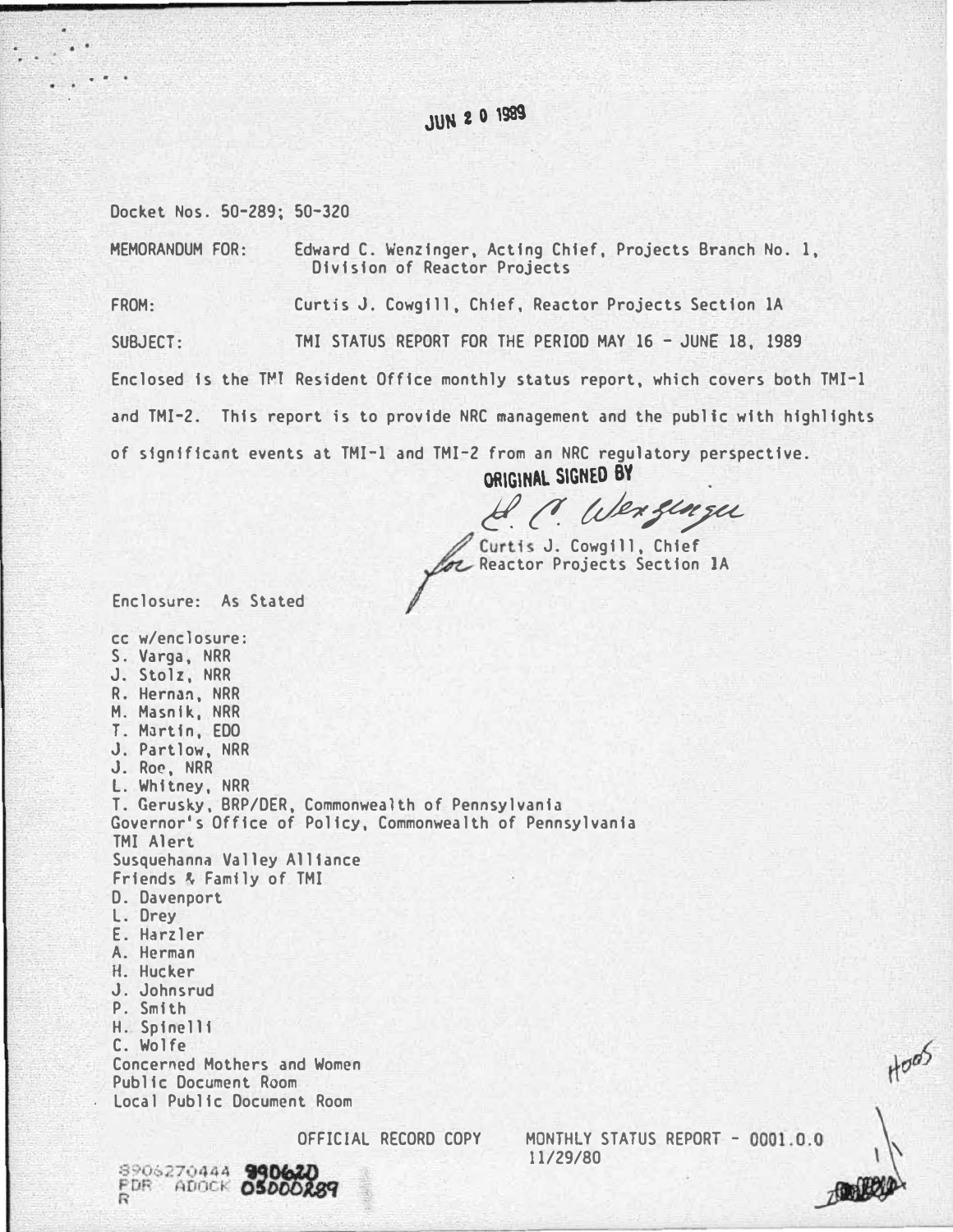2 JUN 2 0 1989

Edward C. Wenzinger

. .

bee w/enelosure: K. Abraham, RI (2 copies) M. Miller, RI W. Kane, RI W. Baunack, RI C. Cowgill, RI J. Bell, NRR Region I Docket Room (w/coneurrenees) F. Young, RI (3 copies) D. Johnson T. Moslak

**DRP**  $C$ Cowgill /20/89



�,.,p

OFFICIAL RECORD COPY

MONTHLY STATUS REPORT - 0002.0.0 11/29/80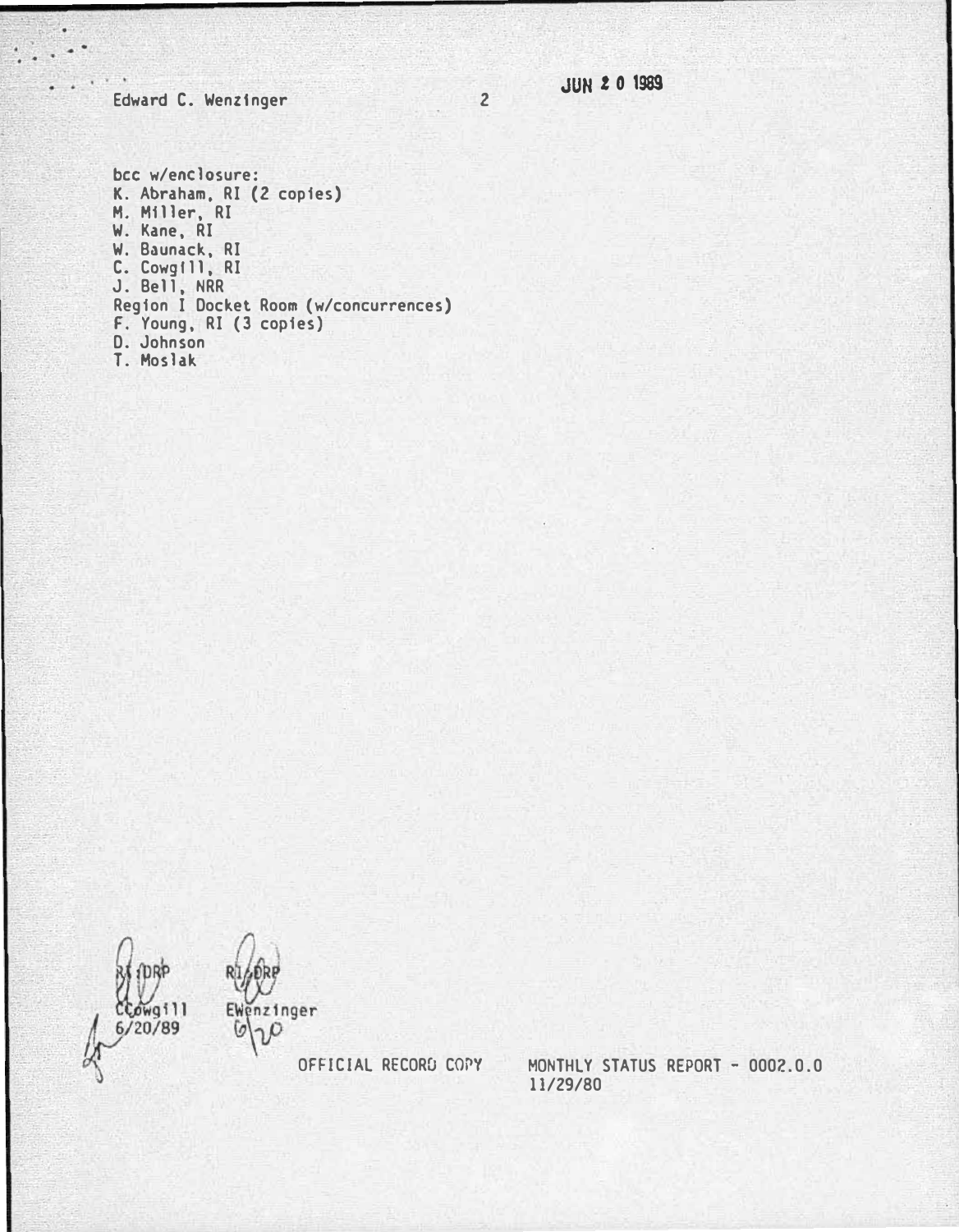### **ENCLOSURE**

#### TMI-1 AND TMI-2 STATUS REPORT FOR THE PERIOD

### MAY 16 - JUNE 18, 1989

#### 1. TMI-1

. .

#### a. Facility Operations Summary

TMI Unit 1 operated at full power during this report period. No significant events or challenges to plant safety systems occurred. TMI-1 set a new operating record June 9, 1989 with 163 days of continuous operation, breaking the previous record set In 1976.

#### 2. iMI-2

#### a. Facility Activities Summary

Defuelfng crews continued to remove core debris from the lower head of the reactor vessel using pick and place techniques  $1 - i - 1$  ifting equipment. During this report period, over  $30,000$  pounds ut  $m_{\text{u}}$ ,... were loaded into canisters in preparation for shipment. Approximately 25,000 pounds of debris remain to be removed to complete defueling operations. From preliminary video examinations of the lower head, no damage Is readily apparent to the incore nozzle welds or lower head as a result of the accident.

Testing Is In progress to further Improve the operation of a tool that will be used to remove the bolts that secure the baffle plates. Removing the bolts and baffle plates will permit defuelfng the annular area between the baffle plates and core former walls.

Presently, defuelfng crews are preparing to sequentially flush loose debris from the periphery of the outer lower core support assembly using high volume nozzles and the cavitating water jet, respectively.

#### b. Items of Special Interest

On June 18, 1989, the licensee made the nineteenth rail shipment of core debris to the Idaho National Engineering Laboratory. To date, 280 canisters have been shipped to the Department of Energy facility.

#### 3. NRC Staff Activities

The NRC staff assigned on site at the beginning of the period consisted of a senfcr resident inspector, two resident inspectors, and a project manager for TMI-2.

OFFICIAL RECORD COPY MONTHLY STATUS REPORT - 0003.0.0 11/29/80